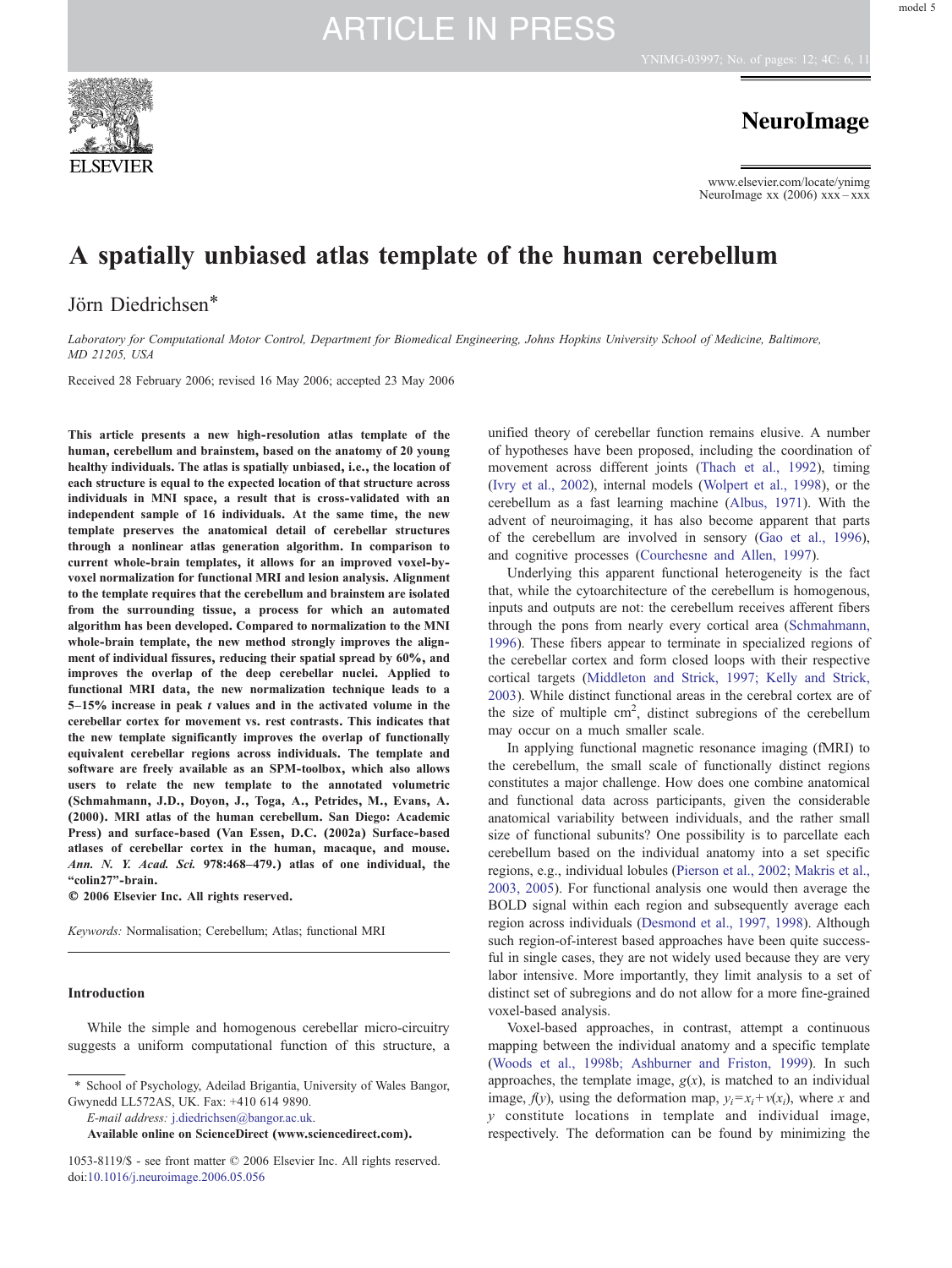cost function J, the squared voxel-by-voxel difference between the template  $g$  and thedeformed source image  $f$ :

$$
J = \sum_{i} (f(x_i + v(x_i)) - g(x_i))^2
$$
 (1)

In the simplest case, the deformation map  $v$  can be conceptualized as a 12-parameter affine transform ([Woods](#page-11-0) et al., 1998b),  $y_i = Ax_i + c$ , allowing for translation, rotation, scaling and shearing of the template space to map onto the individual's brain. For the cerebellum an affine alignment has been used by [Grodd](#page-11-0) et al. [\(2001\)](#page-11-0), only allowing for translation and scaling. This approach relied on a set of manually defined landmarks. Another popular approach, also utilized in this paper, uses cosine basis functions ([Ashburner](#page-11-0) and Friston, 1999) to allow for nonlinear deformations (see Methods).

Currently, the most widely used template for voxel-based analysis is a template from the Montreal Neurological Institute (MNI), accepted as a standard by the International Consortium for Brain Mapping (ICBM). This template, the ICBM152, was generated by averaging 152 anatomical scans after correcting for overall brain size and orientation ([Evans](#page-11-0) et al., 1993). As a result, the template provides very little anatomical detail. This, as we show below, leads to poor alignment of cerebellar structures, limiting the usefulness of a voxel-based approach for infra-tentorial structures.

To overcome these limitations, we aimed at developing an atlas template of the cerebellum and brainstem that represents the average geometry of a sample of individuals, while still providing enough anatomical detail to ensure that individual lobules within the cerebellum can be aligned. Such a template should therefore improve the overlap of cerebellar structures, while retaining the advantages of a voxel-based approach (Woods et al., [1998b;](#page-11-0) [Ashburner](#page-11-0) and Friston, 1999).

One possible solution for a template would have been to use the cerebellum of a particular individual, for example colin27, a young individual who was scanned 27 times at the Montreal Neurological Institute. The cerebellar anatomy of this individual has been carefully documented ([Schmahmann](#page-11-0) et al., 2000), and a flattened representation of this cerebellum has been created (Van [Essen,](#page-11-0) [2002b](#page-11-0)). However, using a single individual's anatomy as a template, as was done by Talairach and [Tournoux](#page-11-0) (1988), has an important drawback: every individual shows some anatomical idiosyncrasies that are not representative of the population. When normalizing a sample of individual brains to this space, systematic deformations would arise, which could affect both functional and anatomical studies of the cerebellum.

Therefore, our goal was to make a spatially unbiased template (for a similar argument, see [Woods](#page-11-0) et al., 1998a). With this we mean that the location of any particular structure  $i$  in the new atlas template should be equal to the average, or expected, location of that structure across all individuals  $n$ :

$$
E(y_i^{(n)}) = z_i \,\forall i \tag{2}
$$

Spatial bias can only be defined in respect to a common reference frame in which locations across individuals can be compared. As a commonly accepted reference frame, we chose here the ICBM152 template. Therefore, the new cerebellar template was generated using a group of 20 participants that had undergone an affine alignment to the ICBM152 whole-brain template. To limit the template and the normalization to the cerebellum and brainstem, we developed an algorithm that isolates

the cerebellum and brainstem from the surrounding tissue. This ensures that the boundaries of the cerebellum are properly aligned across individuals. After isolation, all cerebella underwent a nonlinear normalization to a single individual cerebellum, and were averaged. This average image was then deformed using the inverse average deformation, creating a new Spatially Unbiased Infratentorial (SUIT) template. As a result, the coordinates of a structure in the new template are equal to the average coordinates of that structures across individuals (Eq. (2)). At the same time, by using the isolation algorithm and a high-resolution nonlinear deformation, the new template preserves much more anatomical detail than the whole-brain template.

We show in an independent cross-validation sample of 16 participants that the new atlas template leads to a significantly improvement in overlap of individual cerebellar fissures and of the deep cerebellar nuclei. We also show that the template significantly improves the analysis of functional data, making the new template a useful tool for functional and lesion analyses of the human cerebellum.

#### **Methods**

#### Participants

The atlas is based on anatomical data from 20 neurologically healthy subjects (11 females and 9 males). Their ages ranged from 22 to 45 years, the mean age was 27.25 years. The atlas group was comprised of 13 participants from Exp 1 in [Diedrichsen](#page-11-0) et al. [\(2005\)](#page-11-0) and 7 new participants. For cross-validation we used the 16 participants (6 females and 10 males, ages 18–29 years, mean age 23. 8 years) that had participated in Exp 2 of the same study. The Johns Hopkins School of Medicine Internal Review Board approved the study procedures.

#### Data acquisition

Data were acquired on a 3T Philips Intera system (Philips Medical Systems, Best, Netherlands). T1-weighted structural images with a field of view of  $256 \times 256 \times 150$  mm were acquired with  $1 \times 1 \times 1$  mm resolution using a MPRAGE sequence. TR was 8.25 ms and scan duration 575 s. Six receiver coils were used for Sensitivity-Encoded MRI [\(Pruessmann](#page-11-0) et al., 1999), however, for better signal-to-noise ratio k-space was fully sampled, i.e., the SENSE factor was set to 1.

The functional protocols for Exp 1 and 2 have been described previously [\(Diedrichsen](#page-11-0) et al., 2005). The whole brain was covered in 37 axial slices (3 mm thickness,  $0.5$  mm gap,  $TR=2$  s, SENSE factor=2), each of which was acquired as an  $80 \times 80$  matrix (FOV was  $24.0 \times 24.0$  cm), with a resultant voxel size of  $3 \times 3 \times 3.5$  mm.

#### Isolation algorithm

To ensure that only infra-tentorial structures are aligned to the atlas template, the normalization procedure requires that the cerebellum and brainstem to be isolated from the surrounding tissue. This is necessary because cortical and cerebellar gray matter has similar brightness values, and the cost function (Eq. (1)) would otherwise fail to align the boundary between the visual cortex and the anterior cerebellum. The isolation procedure is based on a stepwise Bayesian integration of three pieces of information ([Fig.](#page-2-0) [1](#page-2-0)) to determine the posterior probability of each voxel  $i$  belonging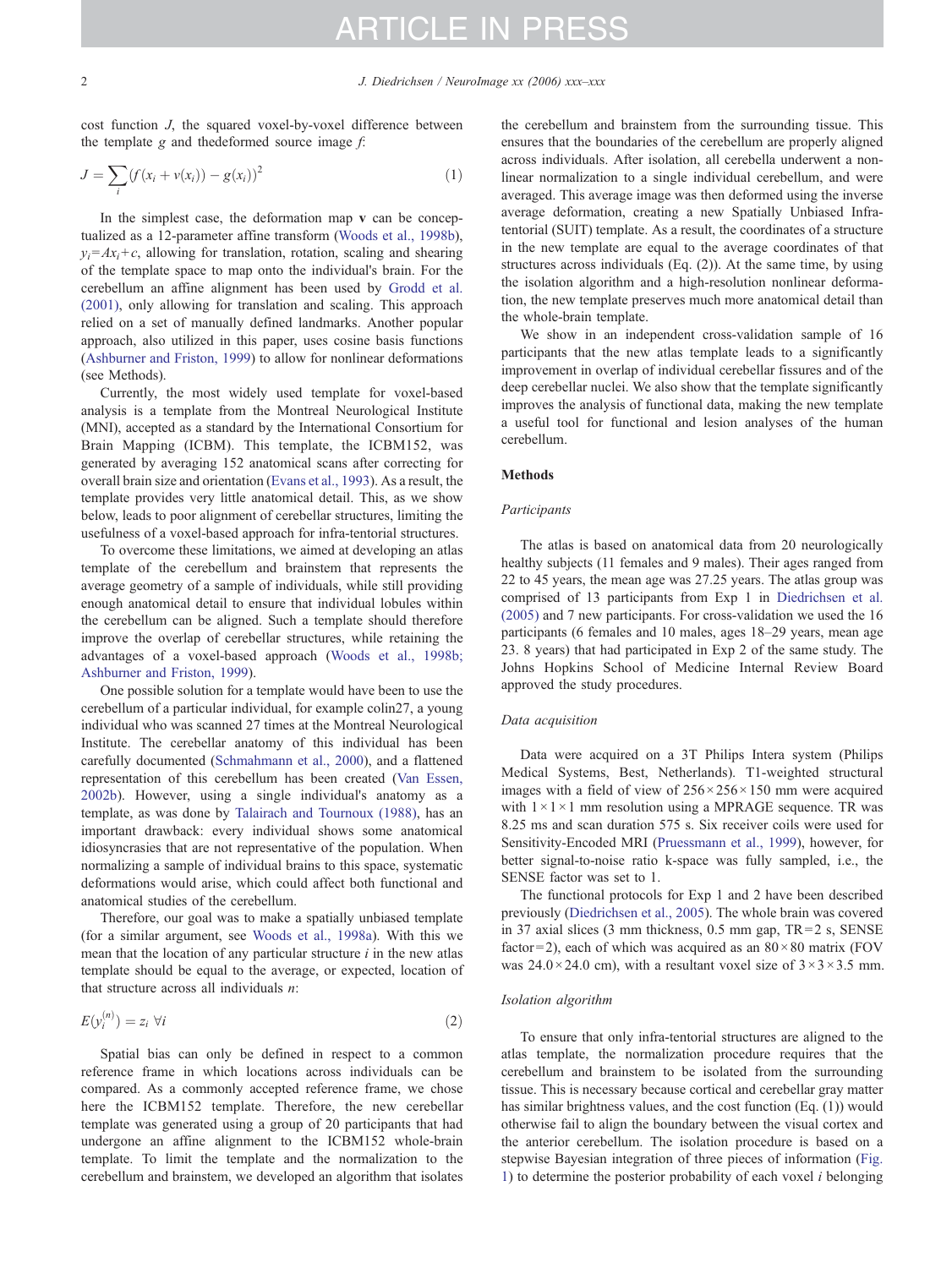J. Diedrichsen / NeuroImage xx (2006) xxx–xxx 3

<span id="page-2-0"></span>

Fig. 1. Algorithm for isolation of the cerebellum and brainstem from the surrounding tissue. The algorithm starts with a prior probability defined in the MNI space and uses Bayes rule (Eq. (3), gray circles) to integrate new information on each step. The posterior probability from the first iteration (left column) is then used as a mask to normalize to the SUIT template, repeating the algorithm with a more accurate prior (right column).

to the cerebellum or brainstem (indicated by the Boolean variable  $c_i=1$ ). The three pieces of information are:

- 1. The prior probability of any voxel to be part of the cerebellum or brainstem,  $p(c_i)$ . To generate this prior probability map we manually generated classification maps  $(c_i=1$  for cerebellum or brainstem, 0 for other) for the 20 individuals, aligned them to the ICBM 152 template, averaged them, and finally smoothed them with a 3-mm Gaussian kernel. This prior probability map is projected into the native space of the subject by finding the affine whole-brain alignment of that subject to the ICBM 152 template.
- 2. The tissue type  $t_i$  of the voxel  $i$ . An existing probabilistic segmentation algorithm ([Ashburner](#page-11-0) and Friston, 2005) is used to calculate the probability of a voxel to be gray matter,  $p(t_i=1)$ , white matter,  $p(t_i=2)$ , or CSF,  $p(t_i=3)$ . The algorithm combines the voxel intensities after nonuniformity corrections with the prior probabilities in the reference frame of ICBM template. The prior probability maps are derived from whole-brain segmentation and show very low probabilities of gray and white matter for inferior parts of the cerebellum, most likely due to image inhomogeneities in the original sample. This causes the inferior regions of the cerebellum to be classified as nonbrain voxels. We therefore modified the prior probabilities in the inferior aspects of the cerebellum based on the 20 individuals whose cerebella were isolated and segmented by hand.
- 3. The spatial proximity of gray matter voxels to either cerebral or cerebellar white matter. White matter voxels can be easily classified as belonging to the cerebellum or the cerebrum based on their connectivity with other white matter voxels and the relative spatial location of these white matter clusters. Within each slice, the algorithms classifies clusters, i.e. connected

voxels of white matter, as belonging to the cerebrum or the cerebellum by averaging the prior probability  $p(c_i)$  over all voxels within a cluster.

If the probability exceeds 0.5, the cluster is classified as cerebellar white matter, if it was lower than 0.5, as cerebral white matter. After white matter has been divided in this way, we use the fact that neo-cortical gray matter is typically found in a range of 3.5 mm of the cerebral white matter and the cerebellar gray matter in general in a range of 2.5 mm of the cerebellar white matter. To approximate the probability that a voxel is in the range of at least one cerebral white matter voxel, p(rcerebral), we convolve the probability map of being a cerebral white matter voxel with a 3-d boxcar function with a width of 7 mm. A similar procedure is used to estimate the probability that each voxel is in the range of at least one cerebellar white matter voxel,  $p(r_i^{cerebral})$ .

These pieces of information are then integrated using a Bayesian approach (Fig. 1). Each integration step uses a prior probability,  $p(c)$ , and the probability that statement x is true, given evidence E from the raw image,  $p(x|E)$ . The state x can be the fact that a voxel is of a particular tissue type, or that the voxel is in the range of cerebellar/cerebral white matter. The application of Bayes rule also requires the conditional probabilities of  $x$  if the voxel belongs to the cerebellum or brainstem,  $p(x|c)$ , and if it does not  $p(x|\neg c)$ . Generally, the posterior probability of c given the evidence from the image can be calculated as:

$$
p(c|E) = p(x|E)\frac{p(x|c)p(c)}{p(x|c)p(c) + p(x|\neg c)p(\neg c)}
$$
  
+ 
$$
p(\neg x|E)\frac{p(\neg x|c)p(c)}{p(\neg x|c)p(c) + p(\neg x|\neg c)p(\neg c)}
$$
(3)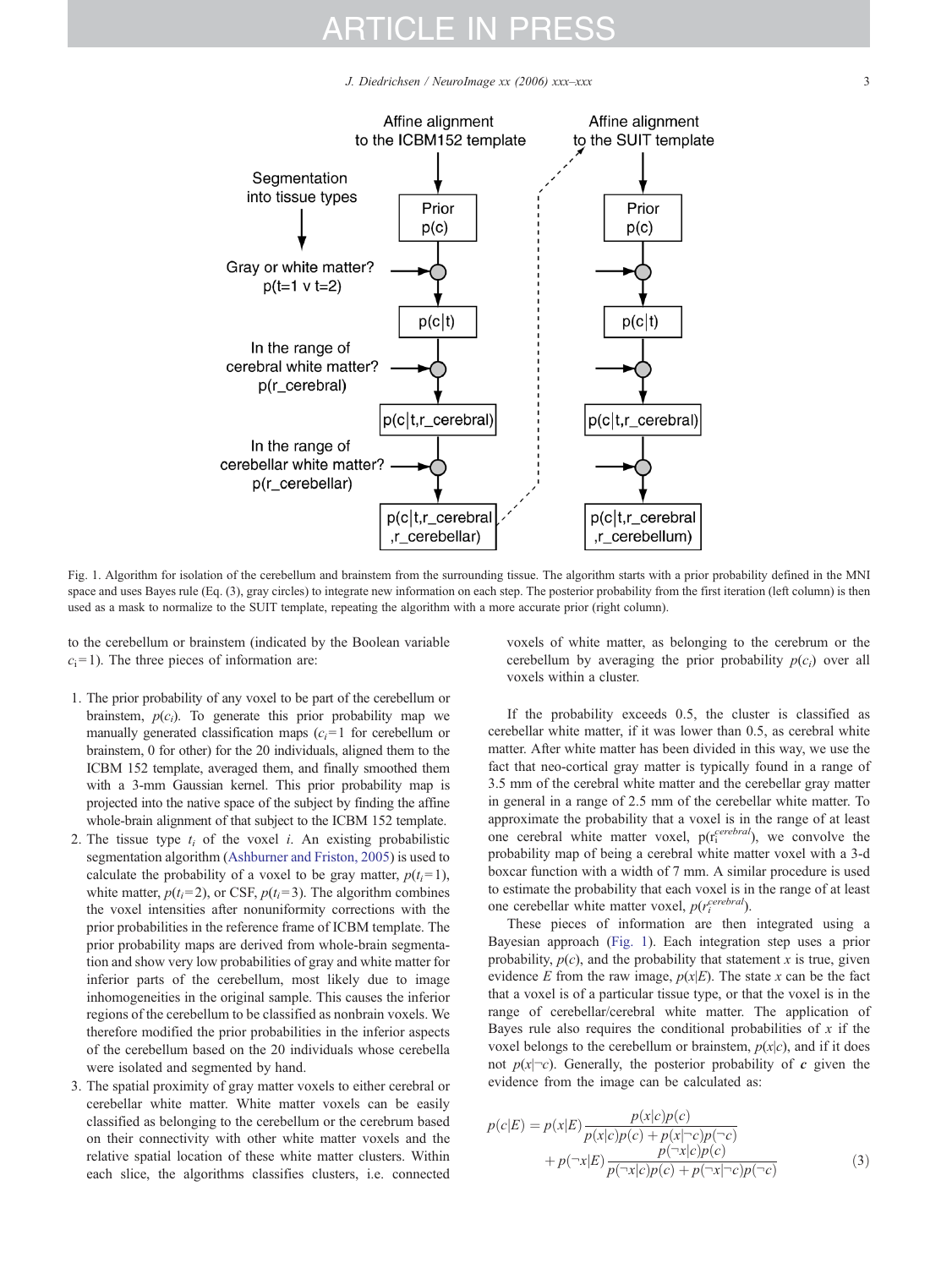For the tissue information,  $x$  represents the event that the voxel is either gray or white matter. Because the cerebellum consists only of gray or white matter, the probability  $p(\neg x|c)$  is zero and the second term vanishes. All other conditional probabilities were calculated from the manually defined cerebellar classification maps used for atlas generation.

After tissue information, spatial range information is integrated accordingly. The prior probability at this step is set to the posterior probability from the previous step. Range information is integrated in two separate steps, one for the cerebral, one for the cerebellar white matter. All these computations are performed in a  $14 \times 9.4 \times 7.4$  cm bounding box around the cerebellum and brainstem.

The isolation procedure relies heavily on the initial prior probability, which is based on finding an alignment between the individual and the reference frame in which the prior is defined. To improve the accuracy of this prior information, the algorithm runs through the steps described above twice [\(Fig.](#page-2-0) 1). During the first iteration, a prior in the space of the ICBM152 template is used and sampled into the space of the individual using an alignment. The preliminary segmentation obtained by the first iteration serves as a weight map for an affine alignment to the new infra-tentorial template, such that only the tissue that has been identified as belonging to the cerebellum or brainstem influences the alignment. During the second iteration, a new prior defined in the SUIT template space, which was obtained by averaging the classification maps of the atlas group after affine alignment to the infra-tentorial template. Because of the improved anatomical alignment, this prior is much more clearly defined than the prior used in the first iteration, therefore improving the classification results.

To obtain smooth edges on segmentation, the final probability map was smoothed with a Gaussian kernel of 3-mm FWHM. The resulting probability maps were visually inspected, and, if necessary, hand corrected (see Results). For hand correction, the probability map was thresholded at  $p=0.5$  and manipulated using CARET ([Van](#page-11-0) [Essen](#page-11-0) et al., 2001). To reapproximate a probability map, this binary hand correction was then smoothed with a 3-mm kernel.

#### Normalization procedures

The normalization of an individuals to a template relies on techniques developed by Ashburner et al. (1999), implemented in the SPM2 package [\(Friston](http:http://www.fil.ion.ucl.ac.uk/spm/) et al., 1999) and the deformations toolbox. The deformations are parameterized as an affine transformation (A, c) including shear, scaling, rotation and translation, and a nonlinear deformation vector field  $v(x)$ . This vector field is approximated using a set of  $i \times j \times k$  cosine basis function for deformations in each of the 3 directions  $d:b_{ijk}^{(d)}(x)$ .

$$
v^{(d)}(x) = \sum_{i=1}^{I} \sum_{j=1}^{J} \sum_{k=1}^{K} t_{ijk}^{(d)} b_{ijk}^{(d)}(x)
$$
  

$$
y = A(x + v(x)) + c
$$
 (4)

The basis functions are generated by taking the Cartesian product of a set of three one-dimensional cosine basis functions. A Newton–Raphson algorithm is used to find the best estimate for the coefficients of the nonlinear basis functions.

Standard normalization in SPM2 uses the ICBM152 template in a bounding box of  $18.2 \times 21.8 \times 18.2$  cm, and basis functions up to a cutoff frequency of 2.5 cm, yielding a total of 441 basis functions for each dimension (7 in  $x$ -, 9 in  $y$ -, and 7 in z-direction). Because the template lacks fine anatomical detail, the source image is

smoothed, as standard in SPM, with an 8-mm Gaussian kernel before normalization.

For cerebellar normalization we use a  $14.1 \times 9.5 \times 8.7$  cm template and basis function down to a cutoff frequency of 1 cm, yielding 1120 basis function for each direction (14 in x-, 10 in y-, and 8 in z-direction). Before alignment to the cerebellar template the individual images are multiplied with the probability map obtained by the segmentation algorithm, retaining only infratentorial structures. Because the cutoffs for the brainstem above and below the pons are arbitrary, these boundaries are excluded from the normalization by multiplying the cost function  $(Eq. (1))$ with a weighting image  $w(x)$ . In this image, the values of brainstem structures above the pons and below the medulla oblongata are set to zero. The location of the brainstem cutoff, therefore, does not influence the normalization procedure. Given the higher anatomical detail in the template, the source image is smoothed with a 2 mm Gaussian kernel prior to normalization.

#### Generating an unbiased infra-tentorial template

The process of generating a spatially unbiased atlas template for the new cerebellar template is depicted in [Fig.](#page-4-0) 2. First, we found a 12-parameter affine transformation  $(A_i)$  between each individual anatomical image and the ICBM152 template by minimizing the voxel-by-voxel cost-function (Eq. (1)), normalizing for brain size, rotation, offset and shear. The cerebellum and brainstem were then isolated for each individual using the described method, and, if necessary, manually corrected. The original anatomical image was multiplied with the resulting probability map, retaining only cerebellum and brainstem. These images were then normalized to the colin27 cerebellum using a nonlinear deformation field consisting of cosine basis functions. For every location  $x_i$  in the colin27 cerebellum, we found a deformation vector  $v_i^{(n)}$  that mapped the colin27 space into the space of the nth subject:  $y_i^{(n)} = x_i + y_i^{(n)}$ . These deformations were then averaged  $\bar{v}_i = 1/20 \sum_{n=1}^{20} v_i^{(n)}$  and a new template space was defined as  $z_i = x_i + \overline{v}_i$ . As a result this new space was spatially unbiased with respect to the original group of individuals, i.e., the expected deformation vector between  $y_i$ and  $z_i$  is zero. To arrive at the new template image, we resampled each individual into the new space defined by z, using trilinear interpolation and averaged the resulting images. These computations were conducted numerically using the deformation toolbox. Whenever possible, deformations were combined and resampling was performed directly from the original images.

This process was repeated 2 times, each time replacing the target image with the new cerebellar atlas template. Although the geometry of the template changed minimally after the first cycle, we found that this process improved the gray/white matter contrast of the new cerebellar template. It is important to note that we would have arrived at an identical atlas space if we had used the cerebellum of any of our participants as the first template, as the definition of spatial bias (Eq. (2)) does not depend on a particular choice of the initial template  $x$ . By using the colin27 brain, however, we were able to calculate deformation maps between the colin27 cerebellum and the new atlas space. Therefore, the existing MRI atlas of the cerebellum ([Schmahmann](#page-11-0) et al., 2000) and the cerebellar flatmap (Van [Essen,](#page-11-0) 2002a) can be easily utilized within this new reference frame.

We repeated the above process on the same 20 individuals a second time using a nonlinear warp to the ICBM152 template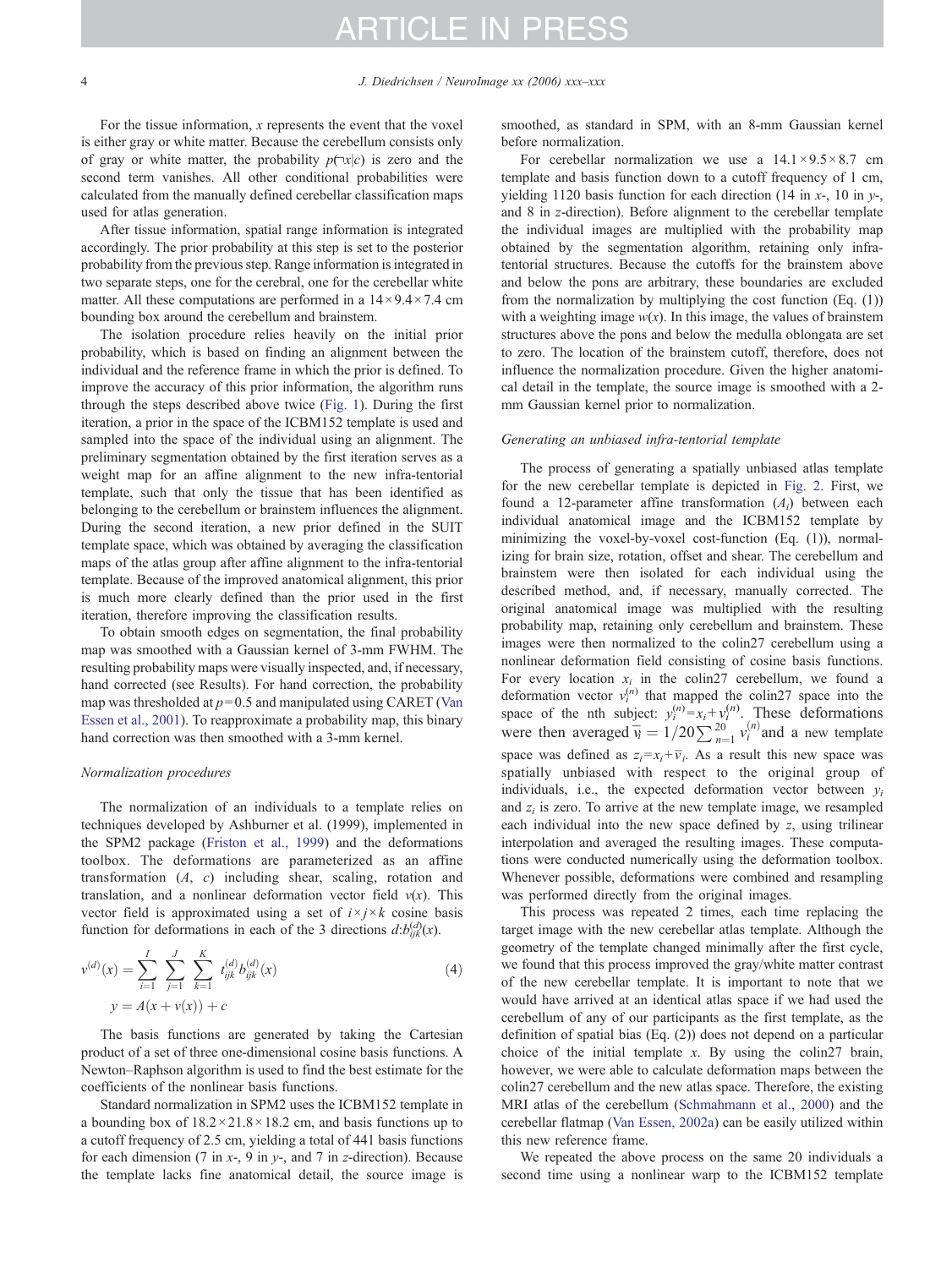<span id="page-4-0"></span>

Fig. 2. Generation of a spatially unbiased infra-tentorial atlas template. Individual anatomical scans (T1, 1 mm MPRAGE) were aligned to the ICBM152 template using affine alignment (A). The cerebellum and brainstem were then isolated from the surrounding tissue. A nonlinear deformation  $(v^{(n)})$  was found between the isolated cerebellum and brainstem of one individual, colin27, and each of the current participants. The individual images were averaged in the space defined by colin27. The nonlinear deformation fields were averaged  $(\bar{v})$ , and this deformation was applied to the averaged image. The process was repeated two times, each time replacing the colin27 cerebellum with the new template.

(using the SPM2 default normalization) instead of the affine alignment as the first step. Surprisingly, we found systematic differences between the affine and nonlinear whole-brain normalization (see results). For this reason, we also generated a spatially unbiased cerebellar template for the nonlinear ICBM152 normalization (SUIT\*).

### Measures of anatomical overlap

To quantify the degree of anatomical overlap, we used three criteria: the voxel-by-voxel correlation between images, the spatial consistency of two selected fissures, and the spatial overlap of the deep cerebellar nuclei. For the first measure, we computed all possible pair-wise correlations between individual anatomical images after normalization with one of the four methods (Affine or nonlinear normalization to the ICBM152 template, SUIT, or SUIT\*). The correlations were computed voxel-by-voxel within a mask spanning the cerebellum plus a 1-cm rim around it. This method allows for the evaluation of both the internal overlap and the correspondence of the edges. These computations were performed for the 20 individuals in the atlas group and for the 16 individuals in the cross-validation group.

To measure the spatial spread of anatomically equivalent structures after alignment, we marked two fissures on each of the 16 cross-validation participants. We chose a major fissure, the primary fissure, which separates lobules V and VI, and a minor fissure, the intrabiventer fissure, which separates lobules VIIIa and VIIIb. The fissures were drawn as surfaces in the 3d-volume

[\(Schmahmann](#page-11-0) et al., 2000), defined by vertices at a distance of ca. 3 mm from another. The surfaces were then subsampled to an intervertex distance of 1 mm and deformed using the affine or nonlinear normalization to the ICBM152, the SUIT, or SUIT\* template. We then evaluated the alignment by computing, for each possible pair of participants, the average distance between corresponding surfaces. For each point on the source surface we found the minimal distance to a point on the target surface. These values were then averaged across all points of the source surface. For each possible pair this computation was performed in both directions, yielding similar, but due to the finite sampling of the surface, not identical values.

To determine the overlap of the deep cerebellar nuclei after normalization, we outlined these nuclei as regions of interest (ROI) on the mean functional image of each individual in the crossvalidation group. Due to their high iron content, the nuclei are visible as hypo-intensities on these T2\*-weighted images [\(Dimi](#page-11-0)[trova](#page-11-0) et al., 2005). Although the low resolution of the functional images only provided a rough estimate of the location of the deep cerebellar nuclei, the main emphasis was a comparison of the two normalization methods in terms of the degree of spatial overlap.

#### Functional analysis

To measure the influence of the new atlas in the analysis of functional data, we reanalyzed the data from a previously published study ([Diedrichsen](#page-11-0) et al., 2005). All participants from Exp 1 ( $N=13$ ) were part of the atlas group. To cross-validate the results, we reanalyzed the functional data from Exp 2 ( $N=16$ ). Both experiments employed a blocked paradigm, in which blocks of ten point-to-point arm movements (20 s) alternated with blocks of 16 s rest. Exp 1 had three movement conditions (unperturbed, visual rotation and target jump) and two eye movement control conditions, while Exp 2 had only three movement conditions (unperturbed, visual rotation and force field).

A first-level general-linear model (GLM) was performed on the motion corrected functional data, excluding artifacts using a weighted-least squares method ([Diedrichsen](#page-11-0) and Shadmehr, 2005). Percent signal change images were then computed for each condition. These images were then aligned to the high-resolution anatomical image of each participant. We applied two nonlinear deformations to the functional data. One was derived from the nonlinear normalization to the ICBM152 whole-brain template, using the default parameters in SPM2, the other was derived from normalization to the SUIT\* template. All functional images were resampled at  $2 \times 2 \times 2$  mm and smoothed with a 6-mm Gaussian kernel. For the cerebellar template, we masked the functional data before smoothing with the cerebellar segmentation to prevent activation of the visual cortex from bleeding into the anterior cerebellar lobe.

#### Results

#### Isolation of cerebellar and brainstem

Isolation of the cerebellum and brainstem from surrounding tissue took approximately 4 min per individual on a standard PClaptop machine. A successful example of resulting probability maps is shown in [Fig.](#page-5-0) 3A. The outline of the cerebellum is clearly defined and the map could be used without manual correction for the subsequent normalization steps. In the majority of the individuals, however, it was necessary to manually correct the segmentation because of frequently occurring defects. In many of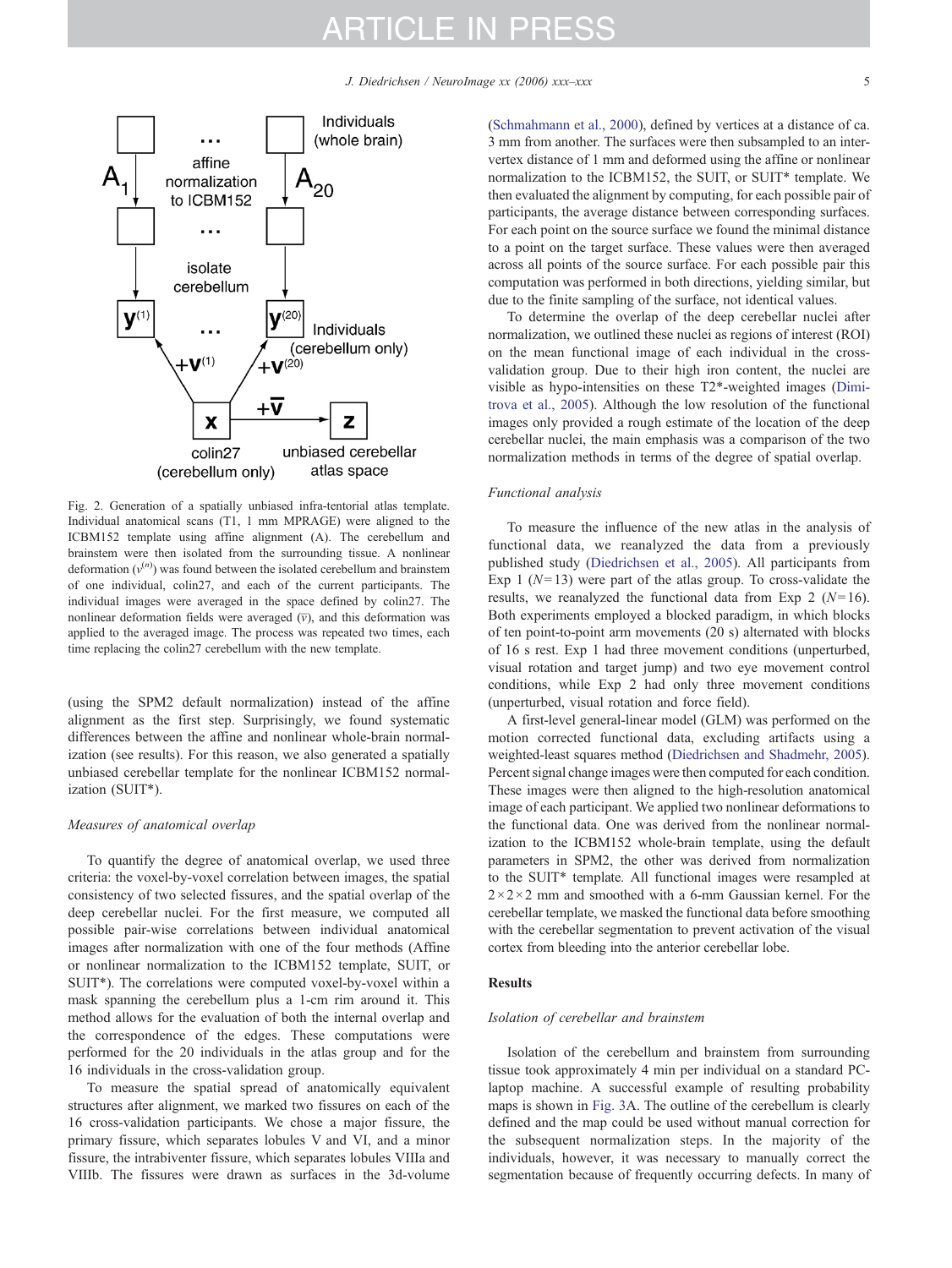<span id="page-5-0"></span>6 J. Diedrichsen / NeuroImage xx (2006) xxx–xxx



Fig. 3. Isolation of cerebellum and brainstem. The resulting posterior probability (thresholded at 0.5) is overlayed on a T1 anatomical image. Probabilities range from 1 (red) over 0.75 (yellow) to 0.5 (blue). A successful segmentation (A) and two commonly occurring errors are shown. The transverse sinus is often marked as part of the cerebellum (B). More rarely, the segmentation sometimes also extends into the bone marrow (C).

the individuals, parts of the transverse sinus or the cerebellar tentorium, the hard membrane that separates the cerebellum from cortex, was marked as part of the cerebellum (Fig. 3B, arrow). Less frequently, but more damaging to subsequent normalization, part of the bone marrow was sometimes mistaken for cerebellar gray matter (Fig. 3C, arrow). If necessary, manual correction of the cerebellum took 5–10 min per individual.

#### Generation of template

We generated the new spatially unbiased infra-tentorial (SUIT) template, following the nonlinear atlas generation algorithm described in the methods ([Fig.](#page-4-0) 2). We deformed each of the individual isolated cerebella into the new space defined by the average geometry and averaged the anatomical images. The resulting image has a coordinate system that is compatible with that defined by the ICBM152 template (Fig. 4). Compared to the whole-brain alignment ([Fig.](#page-6-0) 5A), the new template preserves the anatomy of the cerebellum with higher spatial detail. All individual lobules are clearly visible.

It should be noted however, that while the new atlas template is unbiased in respect to the ICBM152 template, it suffers from the same bias as the ICBM152 template itself. Specifically, during the affine alignment to the ICBM152 template our atlas brains were magnified on average by  $8\%$  in the x-,  $6\%$  in the y-, and 19% in the z-direction, a bias has been reported previously (page 347, [Ashburner](#page-11-0) et al., 1997). Therefore, the new cerebellar template is slightly larger than the average cerebellum [\(Grodd](#page-11-0) et al., [2001](#page-11-0)).

#### Differences between whole-brain normalization methods

Instead of the affine 12-parameter alignment to the ICBM152 whole-brain template, we also used a 1323-parameter nonlinear normalization, using the default values in SPM2. Surprisingly, these two methods led to slightly divergent results. For example, cerebellum after nonlinear normalization ([Fig.](#page-6-0) 5B) was more elongated in z-direction than after affine normalization ([Fig.](#page-6-0) 5A).

To test whether nonlinear alignment led to a systematic deformation compared to affine alignment, we calculated the deformation field between the two methods. We tested the null



Fig. 4. Coronal, horizontal and sagittal view of the Spatially Unbiased Infra-tentorial (SUIT) template. The coordinate system is defined by the ICBM152 template. Each structure is at the same coordinate as it would be on average after affine alignment to the generally accepted MNI reference frame. The template image is based on the average anatomical image of 20 individuals.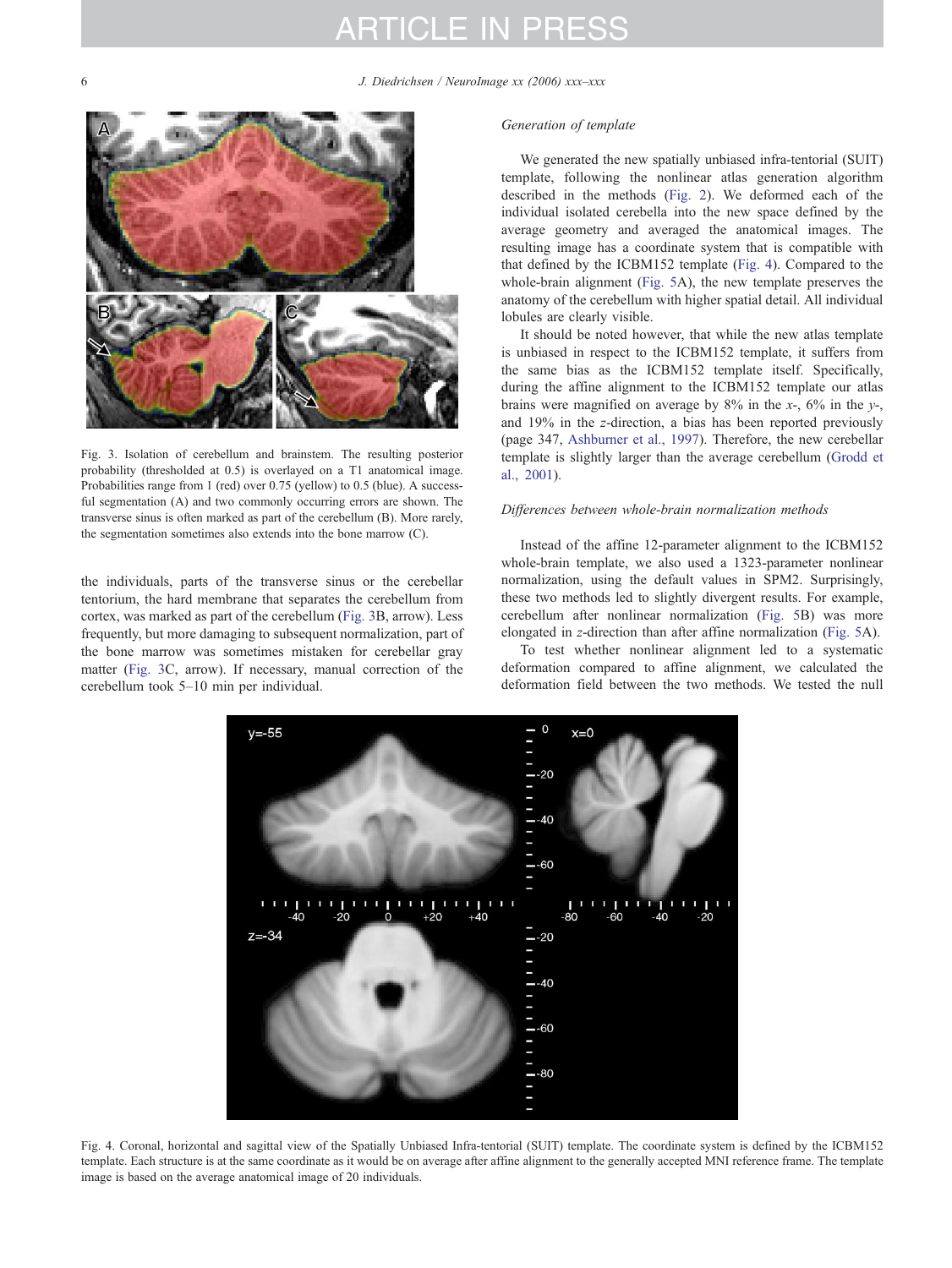J. Diedrichsen / NeuroImage xx (2006) xxx–xxx 7

<span id="page-6-0"></span>

Fig. 5. Average anatomical image of the cerebellum of 20 participants after (A) affine whole-brain alignment to the ICBM152 template, (B) nonlinear normalization to the ICBM 152 using cosine basis functions with 2.5 cm cutoff frequency, (C) nonlinear normalization (1 cm cutoff frequency) to the unbiased infra-tentorial template with respect to the affine registration (SUIT), (D) nonlinear normalization to the unbiased infra-tentorial template with respect to a nonlinear normalization with cosine basis functions (SUIT\*).

hypothesis that the average deformation vector at each point was zero, using the Hotellings  $T^2$  statistic:

$$
T^2 = n\overline{v}^T \Sigma^{-1} \overline{v}
$$
\n<sup>(5)</sup>

in which *n* is the number of individuals,  $\overline{v}$  is the mean vector at a voxel location, and  $\Sigma$  the variance–covariance matrix of the vectors. The statistic  $F=(n-p)/(n-1)pT^2$  has approximately F-distribution with p and  $n-p$  degrees-of-freedom, where p is the dimensionality of the vector (in our case 3).

The most significant deformation,  $F(3,17)=94.2$ ,  $p<0.001$ , was found in the middle of the ICBM152 atlas template, at the coordinate  $(0, -52, 11)$ . Here the average shift in the zdirection was 5. 5 mm upward compared to the affine normalization, highly systematic across individuals. The lower boundary of the cerebellum showed a downward shift of 1. 5 mm, leading to the elongation that is visible in the comparison of Figs. 5A and B.

The reason for this systematic deformation is not entirely clear. However, the same result was obtained using SPM5, as well as the cross-validation sample. It is possible that contrast differences between template and individual images, or an inherent feature of the template or normalization method using cosine basis functions caused such systematic biases.

Given these results, we generated two separate atlas templates, a spatially unbiased infra-tentorial template in respect to the affine normalization to the ICBM152 template (SUIT), and a spatially unbiased infra-tentorial template in respect to the nonlinear normalization to the ICBM152 template (SUIT\*). We strongly encourage use of former template, because it most closely represents the average size and geometry of the cerebellum. For analysis of fMRI data, however, nonlinear whole-brain normalization using cosine basis functions has become an accepted standard. Thus, for the purposes of this article, we will use the SUIT\* template to compare results obtained with standard SPM2 normalization to normalization using an infra-tentorial template.

#### Size of spatial deformation and spatial bias

After aligning individuals to the new cerebellar templates [\(Fig.](#page-5-0) 4), we calculated the deformation vector between each point in the template z and the corresponding point in the individual image y (after normalization to the ICBM152 whole-brain template). The average and maximum length of the vectors  $v(x)$  within the cerebellum (excluding the brainstem) provided a measure of the difference between the whole-brain and the cerebellar normalization method.

The average and maximum length of the deformation vectors within each participant provided a measure of how much the methods differed for an individual case. Across the 20 participants, the average length was 3–4 mm and the maximum length 9 mm. Similar results were obtained in the cross-validation group ([Table](#page-7-0) [1A](#page-7-0)). Thus, for each individual participant, normalization to the cerebellar template substantially altered results compared to the whole-brain normalization.

The mean and maximum length of the average deformation vector ([Table](#page-7-0) 1B) indicates how much the cerebellar normalization differed systematically from the whole-brain normalization. Because the new templates were designed to be spatially unbiased, the average deformation between whole-brain and cerebellar normalization should be zero (Eq. (2)). For the 20 atlas brains, the average length of the deformation vector was 0.3 mm with a maximum length of 1 mm, both for the SUIT and SUIT\* templates. Although very small, the average deformation did not vanish completely. [Fig.](#page-7-0) 6, which displays the remaining average deformation in x- and y-directions, hints at a possible reason. In the pons, for example, the average deformation from atlas to individual showed a rightward shift on the left side and a leftward shift on the right. The deformation vectors at the edges of the pons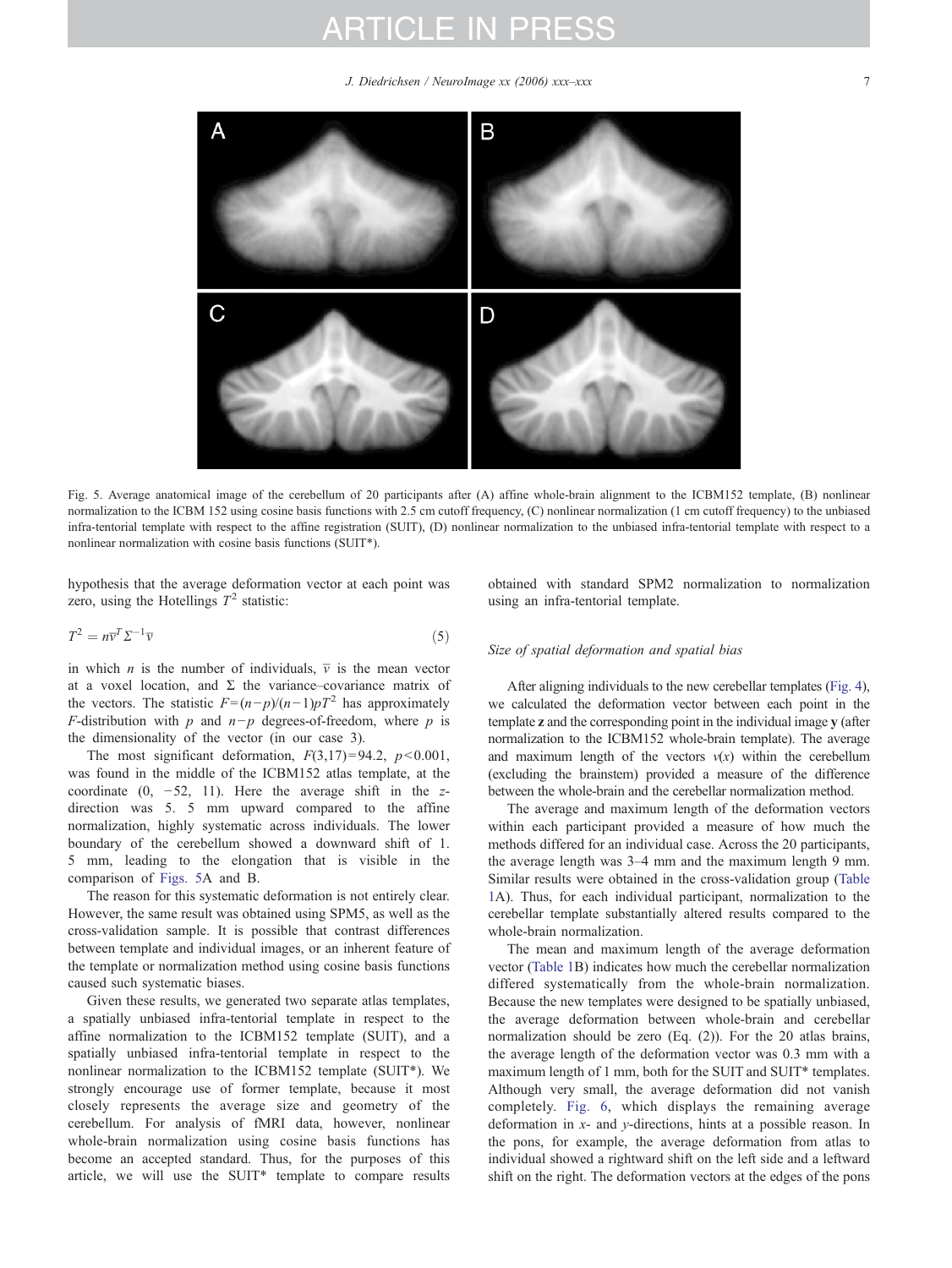<span id="page-7-0"></span>

| Table 1    |  |  |  |                                                                       |  |  |
|------------|--|--|--|-----------------------------------------------------------------------|--|--|
|            |  |  |  | Mean and maximal size of the nonlinear deformation vectors within the |  |  |
| cerebellum |  |  |  |                                                                       |  |  |

|      |                                        | Affine vs. SUIT                             |        | Nonlinear vs. SUIT* |  |  |
|------|----------------------------------------|---------------------------------------------|--------|---------------------|--|--|
|      | Atlas                                  | Crossval                                    | Atlas  | Crossval            |  |  |
|      |                                        | A. Size of deformation for individuals (mm) |        |                     |  |  |
| Mean | 3.60                                   | 4.51                                        | 3.24   | 3.38                |  |  |
|      | (0.98)                                 | (1.13)                                      | (0.77) | (0.63)              |  |  |
| Max  | 8.79                                   | 9.93                                        | 9.15   | 9.04                |  |  |
|      | (1.13)                                 | (1.95)                                      | (1.99) | (1.45)              |  |  |
|      | B. Size of systematic deformation (mm) |                                             |        |                     |  |  |
| Mean | 0.33                                   | 1.38                                        | 0.34   | 1.48                |  |  |
| Max  | 1.01                                   | 3.07                                        | 1.48   | 3.65                |  |  |

Deformations are defined for each cerebellum between the affine alignment to the whole-brain ICBM152 template and the SUIT template (columns 1– 2), as well as between the standard SPM2 nonlinear normalization to the ICBM152 template and the SUIT\* template (columns 3–4). Results are provided for the individuals defining the atlas  $(N=20)$  and for a set of crossvalidation individuals ( $N=16$ ). (A) The average and maximum length of the deformation vectors (SD in parenthesis) computed within each individual indicates how much the two normalization methods differed for a given case. (B) The average and maximum of the average deformation map captures the size of the systematic differences (biases) between the two methods.

were near zero. This deformation would shift voxels within the pons, where there was no brightness contrast, but would leave the outline untouched. Therefore, the mean anatomical image did not change when this deformation was applied to it. Similar remaining deformations were observed in the posterior end of the cerebellum, where folia run in the horizontal direction. Remaining deformations therefore can occur in places where the cost function (Eq. (1)) does not provide any constraints for deformations in that direction. It should be noted, however, that the remaining deformations were very small, below 1 mm in size.

To test whether the average deformation vector was significantly different from zero, i.e., whether there were significant spatial biases, we used Hotellings  $T^2$  statistics (Eq. (7)). We thresholded the maps at  $p < 0.005$  and used Gaussian field theory ([Worsley](#page-11-0) et al., 1996) to correct for multiple comparisons over the volume of the cerebellum (excluding the pons and brainstem). For either the SUIT or SUIT\* templates, none of the remaining deformations within the cerebellum were significant. Thus, within the bounds of individual variability, our method for generating a representative spatial template for the 20 cerebella was successful.

To test whether these templates were also representative for a new set of participants, we used the set of 16 cross-validation participants. The average deformation vector for these participants had a length of about 1 mm, with the maximal length being approximately 3 mm (Table 1B). For the SUIT template none of these biases reached significance when correcting for multiple comparisons. Indeed, only a small cluster of 17 mm<sup>3</sup> exceeded the uncorrected threshold of  $p < 0.005$ , an event that is highly likely given the number of voxels tested.

In contrast, the average deformation vector of the 16 crossvalidation scans to the SUIT\* template showed a significant deformation vector in a cluster in the left crus II,  $F(3,13)=61.2$ ,  $p=0.007$ , corrected. This deformation vector moved voxels from the nonlinear whole-brain alignment 2.2 mm superior and 0.9 mm anterior to the SUIT\* template. Because this deformation was not found for alignment to the SUIT template, we suspect that this discrepancy was induced by the systematic spatial biases in the nonlinear whole-brain normalization, as observed in the systematic differences between the affine and nonlinear normalization methods reported above.

In conclusion, we show that whereas the SUIT\* template may be somewhat biased, the SUIT template represents the average anatomy of a sample of cerebella from young, healthy individuals in a spatially unbiased fashion.

#### Anatomical measures

[Figs.](#page-6-0) 5C and D show the average anatomical image of the 20 participants after normalization to the new infra-tentorial templates. These images are practically identical to the templates themselves, which were generated using the same method. The anatomical overlap appears dramatically improved. Even on the average anatomical image, all lobules and major fissures are clearly visible. To evaluate the anatomical overlap quantitatively, we used three measures; the correlations between anatomical images, alignment of fissures and overlap of deep cerebellar nuclei.

#### Anatomical correlations

The average pair-wise correlation between images (and the interval spanning 95% of the data) can be seen in [Table](#page-8-0) 2. As expected, the affine whole-brain normalization led to the poorest overlap, with an average correlation of 0.84. When using the whole-brain nonlinear normalization, these correlations increased slightly to 0.87. However, the ranges of pair-wise correlations were overlapping. Our methods led to a jump of the pair-wise correlations to 0.97, with even the lowest correlation being higher than the highest obtained with the old methods. To ensure that these results did not solely reflect the fact that the template images represent the average geometry of those specific individuals, we cross-validated the results with anatomical data from 16 independent participants (Exp 2, [Diedrichsen](#page-11-0) et al., 2005). The resulting anatomical correlations were in the same range as the results obtained with the 20 atlas brains ([Table](#page-8-0) 2), showing the general applicability of the new method.



Fig. 6. Remaining spatial deformation in  $x$ - and  $y$ -directions after two iterations of the atlas generation procedure. Vectors indicate residual average deformation from individuals to atlas, magnified by factor 5. The longest deformation vectors are below a size of 1 mm.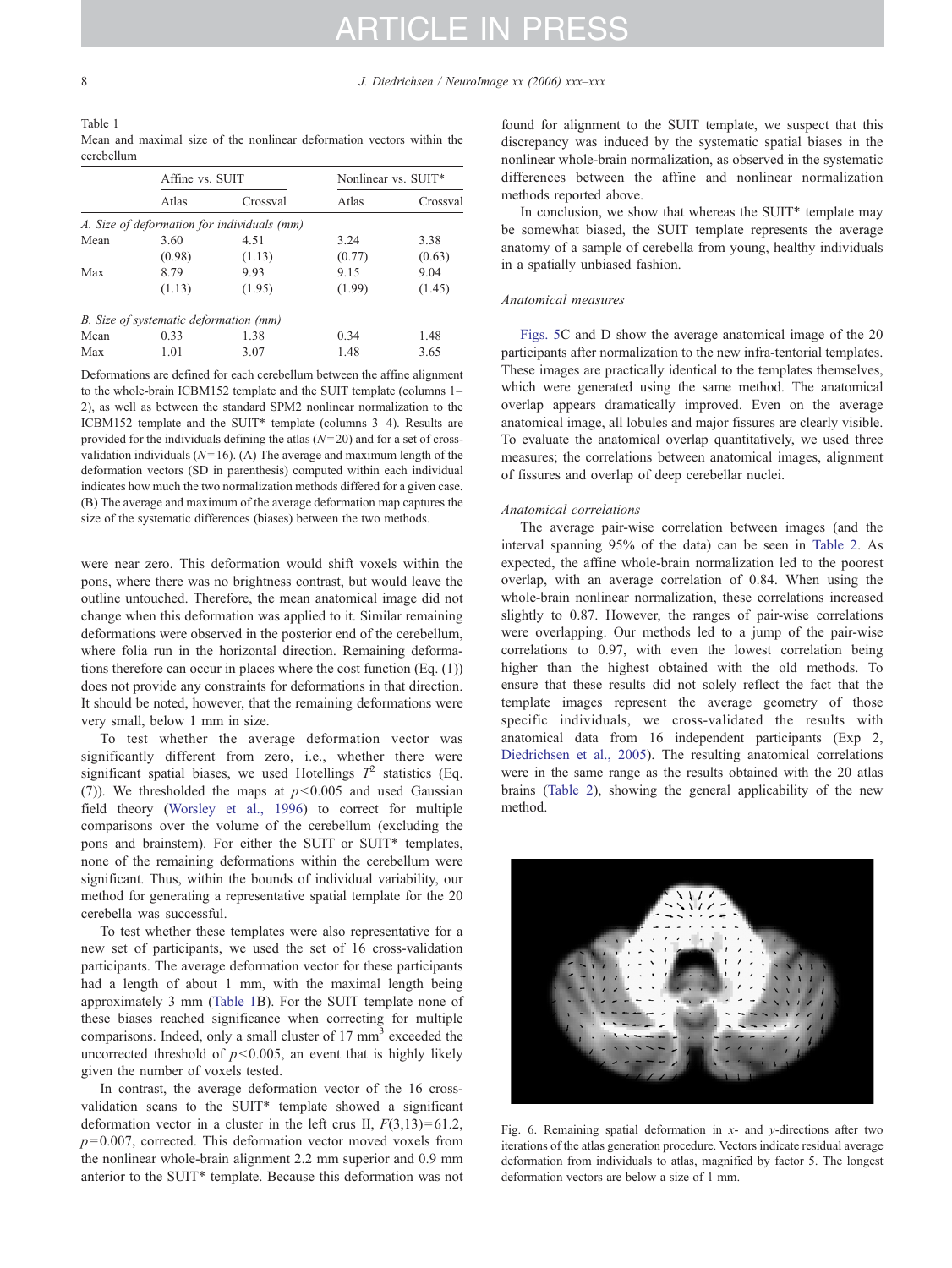<span id="page-8-0"></span>

| Table 2                                                               |  |  |  |
|-----------------------------------------------------------------------|--|--|--|
| Improvement of anatomical overlap, comparing the normalization to the |  |  |  |
| SUIT template with the normalization to the MNI-whole brain template  |  |  |  |

|                                | Whole-brain<br>Affine | <b>SUIT</b>     | Whole-brain<br>Nonlinear | SUIT*           |
|--------------------------------|-----------------------|-----------------|--------------------------|-----------------|
| <i>Anatomical correlations</i> |                       |                 |                          |                 |
| Atlas sample                   | 0.84                  | 0.97            | 0.87                     | 0.97            |
| $(N=20)$                       | $(0.72 - 0.91)$       | $(0.96 - 0.97)$ | $(0.81 - 0.91)$          | $(0.96 - 0.97)$ |
| Cross validation               | 0.79                  | 0.96            | 0.86                     | 0.96            |
| $(N=16)$                       | $(0.63 - 0.88)$       | $(0.95 - 0.97)$ | $(0.80 - 0.90)$          | $(0.95 - 0.97)$ |
| Average fissure distance (mm)  |                       |                 |                          |                 |
| Cross-validation sample        |                       |                 |                          |                 |
| Primary fissure                | 3.96                  | 1.34            | 3.56                     | 1.41            |
| (Vermal)                       | (2.23)                | (0.40)          | (1.93)                   | (0.37)          |
| Primary fissure                | 3.97                  | 2.45            | 3.53                     | 2.43            |
| (Hemisphere)                   | (1.88)                | (1.47)          | (1.78)                   | (1.14)          |
| Intrabiventer                  | 4.14                  | 1.26            | 2.87                     | 1.23            |
| fissure                        | (2.05)                | (0.29)          | (1.11)                   | (0.26)          |
|                                |                       |                 |                          |                 |

Correlations between normalized T1 images were calculated for each possible pairing of individuals. The mean and the interval spanning 95% of the correlations (assuming a normal distribution) were calculated on Fisher-z transformed values, which were subsequently inversely transformed into correlations. The average fissure distance (SD between pairs) is the average distance of two surfaces defining the same fissure, calculated for each possible pair of individuals.

#### Alignment of fissures

To evaluate the anatomical overlap of cerebellar structures more precisely, we outlined the primary fissure and intrabiventer fissure on the individual anatomies. Both fissures were substantially better aligned using the cerebellar template than when using the whole-brain template [\(Fig.](#page-9-0) 7). As a metric of overlap we computed the average distances between corresponding fissures for all possible pairs of participants (Table 2). For the intrabiventer fissure and the vermal portion of the primary fissure, the average inter-fissure distance decreased from 3– 4 mm for the two whole-brain normalization methods to 1.3 mm for the SUIT templates. For the hemispheric portion of the primary fissure, the drop in inter-fissure distance was smaller. This reflects the fact that the primary fissure is not as apparent in the hemisphere as in the vermis ([Schmahmann](#page-11-0) et al., [2000\)](#page-11-0), and, as a result, is not visible clearly in the new atlas template. Despite this limitation, the average inter-fissure distance still dropped by 30% compared to the whole-brain normalization.

We also compared alignment of the fissures following an affine instead of nonlinear alignment to the new template. The average inter-fissure distance was 2.5 mm for the vermal portion of the primary fissure and the intrabiventer fissure, double the error achieved with a nonlinear deformation. This underlines the limitations of any procedure that is based on affine transformations only [\(Grodd](#page-11-0) et al., 2001).

#### Overlap of deep cerebellar nuclei

Would the better anatomical overlap obtained with the new method lead to a measurable improvement in the overlap of the deep cerebellar nuclei? This is not a trivial question, as these nuclei are only visible on a T2-weighted image, and not the T1-weighted image that drove our normalization.

Recently, [Dimitorva](#page-11-0) et al. (2005) published a probabilistic atlas of the dentate nuclei. These authors marked the cerebellar nuclei on individual T2-weighted images, and then used nonlinear normalization to the ICBM152 template, implemented in SPM ([Ashburner](#page-11-0) and [Friston,](#page-11-0) 1999). The maximal overlap, i.e., the maximal proportion of individual maps that were marked as deep cerebellar nuclei for the same voxel, was 70%.

We repeated this analysis for the deep cerebellar nuclei of the 16 cross-validation subjects. To be able to compare across studies, we used the same nonlinear normalization method and compared it to the normalization to the SUIT\* template. However, similar results were obtained when comparing the affine registration to the ICBM152 with the normalization to the SUIT template.

The bilateral ROI (see Methods) had an average volume of 0.93 cm<sup>3</sup>. After nonlinear alignment to the ICBM152 whole-brain template, the individual ROIs were spread out over an area of 4.93  $\text{cm}^3$  with a maximal overlap of 87%. The higher value of the overlap in comparison to past work [\(Dimitrova](#page-11-0) et al., 2005) may have resulted from a slightly more generous criterion for including voxels into the ROIs. Using the SUIT\* template, the ROIs were distributed over an area of  $3.5 \text{ cm}^3$  with a maximal overlap of 100%. The area in which more than 60% of the ROIs overlapped increased from 0.18 cm<sup>3</sup> for the whole-brain ICBM template to 0.42 cm<sup>3</sup> using the SUIT<sup>\*</sup> template. Thus, the new method considerable improved the alignment of fissures in the cerebellar cortex, and also increased the overlap of the deep cerebellar nuclei.

#### Functional analysis

Finally, we asked whether the improved anatomical overlap would also improve the alignment of the functional data. Again, this is not a trivial question, as it is possible that the inter-individual functional variability is so large that the clear improvements seen in the anatomical alignment would be inconsequential for the analysis of functional data. Possible improvements, however, may be caused by two factors. First, better normalization may improve coverage of cerebellar structures, i.e., an increase in the area for which sufficient data is observed across individuals. Second, better anatomical inter-subject alignment should cause better superposition of the functional areas that are covered, thereby increasing the significance of true activations.

#### Coverage

Group statistics are typically not calculated on voxels for which data from a certain percentage of participants are missing. If intersubject alignment is poor, more voxels on the fringe of the cerebellum will "drop out" as not all the edges are precisely aligned to each other. In the first-level GLM we included only voxels with a mean brightness in the EPI images that exceeded a threshold defined by 1/8 of the mean brightness of within-brain voxels. For all other voxels no statistics was calculated and the corresponding voxel in the individual mask image was set to 0. We normalized these mask images into a space defined by the ICBM152 or by SUIT\* template, applying the nonlinear deformation that was found between the individual anatomical images and the templates. Because resampling involves trilinear interpolation of voxels in the original image, the normalized mask had continuous values ranging from 0 and 1, indicating the proportion of data observed for that voxel. The mean of these images determines the proportion of data coverage across the group. We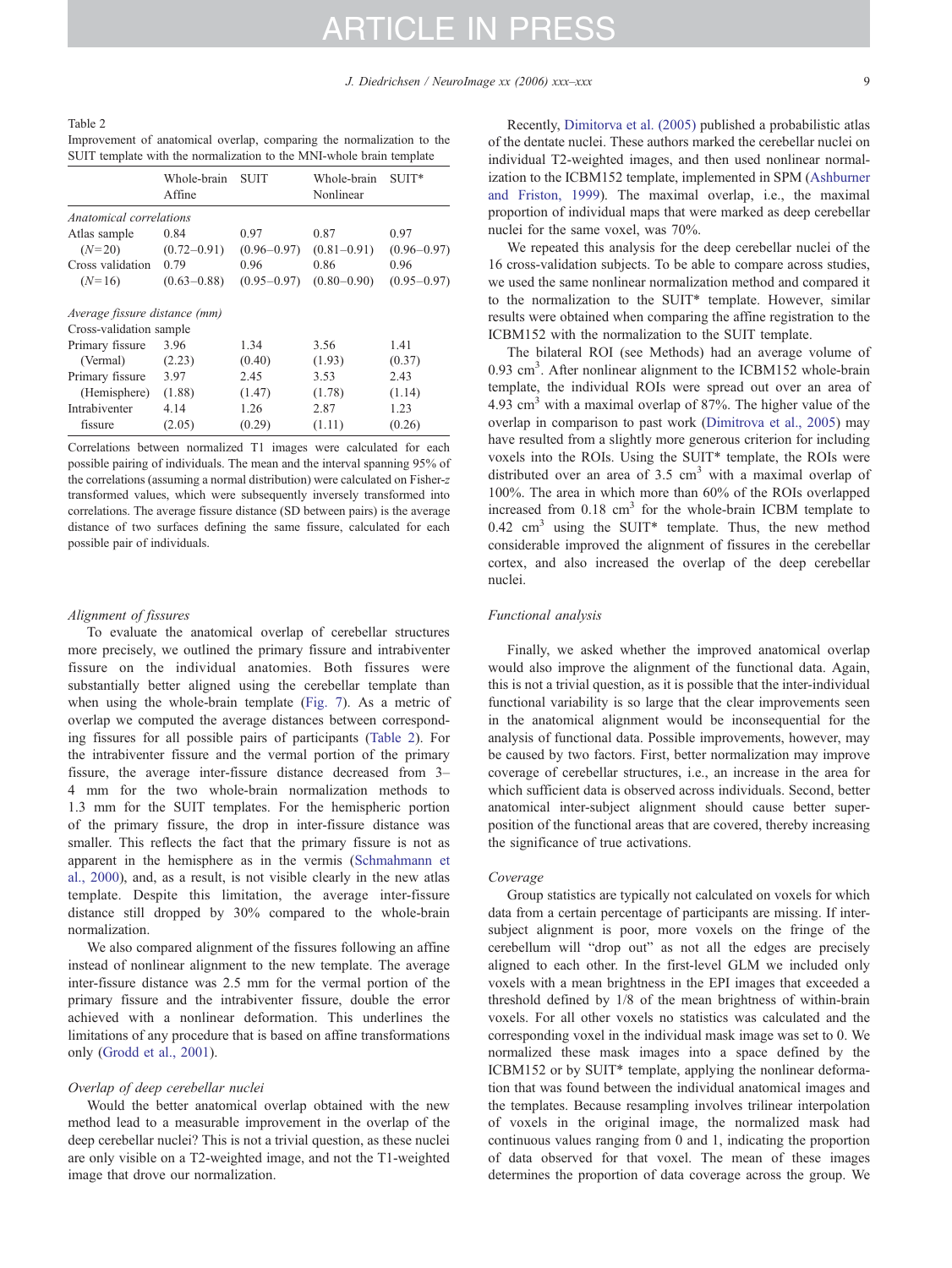<span id="page-9-0"></span>10 J. Diedrichsen / NeuroImage xx (2006) xxx–xxx



Fig. 7. Location of primary fissure (1st column) and intrabiventer fissure (2nd column) after affine whole-brain normalization (1st row) or after normalization to the cerebellar atlas (2nd row). Fissures were drawn as surfaces using individual anatomies and then normalized. Shown is a slice through the group of normalized fissures, parasagittal ( $x=+3$ ) for the primary fissure, horizontal slice ( $z=-55$ ) for the intrabiventer fissure.

applied a threshold of 80% for data analysis. Using this criterion, the ICBM152 normalization led to coverage of 68% of the anatomically defined cerebellum (excluding brainstem) in Exp 1, and 74% in Exp 2. Part of this is caused by signal dropout and geometrical distortions that occur in the cerebellum due to susceptibility artifacts. Although the new normalization method can not remove these basic limitations in data acquisition, application of the new method reduced the noncovered area by 4.8% for Exp 1 and 5.4% for Exp 2.

#### Improvements in activation statistics

More important than these relatively modest improvements in coverage was the better superposition of the functional areas. There are at least two movement-related areas in the human cerebellum, one in the anterior cerebellum in lobulus V (extending into VI), and one in the inferior cerebellum in lobules VIIb–VIII ([Grodd](#page-11-0) et al., [2001](#page-11-0)). If the new normalization method improves functional overlap, the maps of the group statistic for movement against rest contrasts should reflect this both in both the height of the peak values, and in the size of the peaks.

To measure the influence on peak  $t$  values, we defined the  $5\%$ most activated voxels by averaging the  $t$  values based on the ICBM152 and the SUIT\* normalized functional data. This ensured that the selection of areas of peak activation was not biased toward one of the templates. Within these areas, we measured the change in  $t$  value for the movement vs. rest contrasts when moving from the whole-brain normalization to the SUIT\* normalization. The average  $t$  values increased by  $5-13\%$ depending on contrast and experiment ([Fig.](#page-10-0) 8, [Table](#page-10-0) 3). Improvements were more apparent in Exp 1, but were also clearly noticeable for Exp 2.

We also measured the total cerebellar volume that showed taskrelated BOLD-signal at an uncorrected statistical threshold of  $p<0.001$ , a typical value for imaging studies. This volume increased between 5 and 15%, depending on Experiment and contrast ([Table](#page-10-0) 3). The increase in activated volume was calculated only within the area of the cerebellum that was covered by both normalization methods. If one also counts the activated volume in the newly covered areas, then the new method led to 8.3% rather than 6.6% increase in activated volume for Exp 2. This increase is especially apparent in the activated regions on the inferior border of the cerebellum.

#### Discussion

We present here a cerebellar atlas template that is based on the average geometry of a group of individuals, and at the same time preserves the detail of cerebellar anatomy. The atlas template was created such that it is spatially unbiased, i.e., the location of structures in the template represents the expected location of the corresponding structures in the individual anatomies after affine normalization to the ICBM152 template. Thus, average coordinates within the new SUIT template can be treated as being equivalent to average MNI coordinates, albeit with less spatial variance across individuals. Although 20 participants constitute an admittedly small sample, we show that there are no significant deformation when cross-validating the results with an independent sample of 16 participants.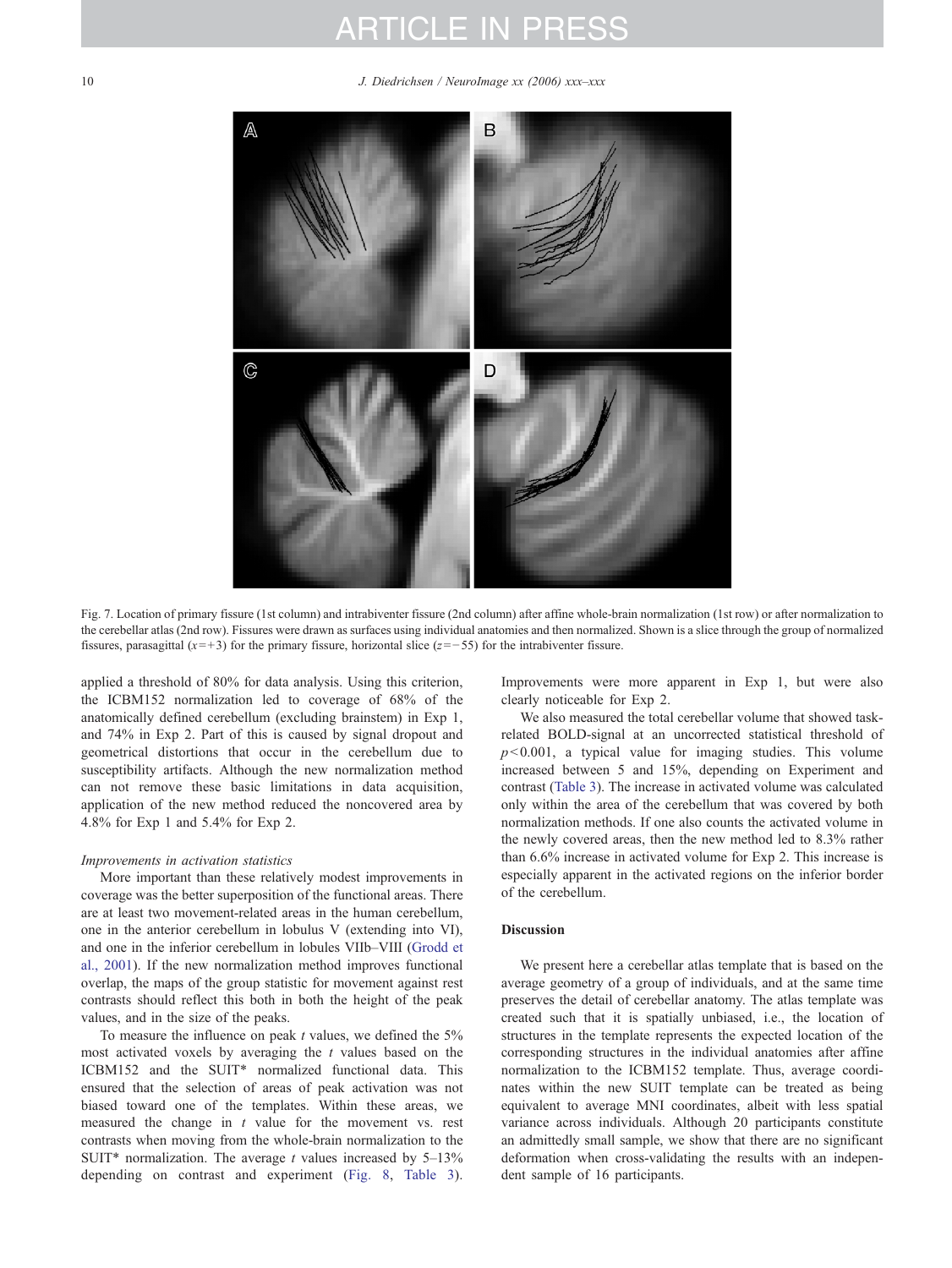<span id="page-10-0"></span>

Fig. 8. Functional contrast of arm movements (visual rotation condition) vs. rest from Exp 1 [\(Diedrichsen](#page-11-0) et al., 2005), thresholded at  $t(12) > 5$ ,  $p$ <0.0002, uncorrected. After normalization to the SUIT\* template (B), peak t values and area of activation increased by  $10-14\%$  relative to the standard SPM2 nonlinear alignment to the whole-brain template (A).

The advantage of a voxel-based approach over previous landmark-based approaches ([Grodd](#page-11-0) et al., 2001) is that the new approach is independent of a possibly subjective placing of landmarks and that it allows for nonlinear deformations. Compared to voxel-based whole-brain templates, the new template preserves anatomical information to a higher degree, allowing for improved accuracy of inter-subject alignment for fMRI and lesion studies. We found considerable improvements in the overlap of individual fissures of the cerebellum and of the deep cerebellar nuclei. We also found that these changes lead to more a powerful functional analysis, with improvements in functional activation due to better overlap of about 10–14% in Exp 1, and about 6% in Exp 2. One possible explanation for this difference might be that the participants in Exp 1 were part of the sample used to define the atlas, whereas those in Exp 2 were not. However, we believe this hypothesis unlikely. We showed that the difference in average geometry between the two groups was quite small. Thus, if we had defined the atlas template on the 16 participants in Exp 2, we would have obtained a similar template and consequently a similar functional analysis. Rather, we suspect that the difference between experiments may reflect differences in the degree to which anatomical variability in cerebellar shape contributed to misalignment of the functional data using standard methods.

If a high-resolution template improves the alignment of infratentorial structures, why has this approach not been utilized for the cerebral cortex? The answer lies, we believe, in the large interindividual variability of cortical folding patterns, which increases as one moves away from primary sensory and motor regions ([Van](#page-11-0) [Essen,](#page-11-0) 2005). Thus, an average template that approximates the outline of the cerebral cortex is likely the best that can be achieved using 3d-normalization. Considerable improvements in interindividual alignment for the cortex can be obtained by flattening the cortical sheet and using 2d-normalization techniques ([Fischl](#page-11-0) et al., 1999; Van [Essen,](#page-11-0) 2005). The lobular structure of the cerebellum, in contrast, is quite stable across individuals, allowing for accurate alignment of individual lobules in three dimensions.

Using the new technique requires two steps. In the first step the cerebellum and brainstem are isolated from the surrounding tissue. We developed a Bayesian algorithm to perform this task. However, the algorithm is not completely fail-proof and small hand corrections are necessary in many cases. Given that these can be performed in a relatively short time (5–10 min per individual), we feel that the additional effort is quite justified. The second step is fully automated and leads to nonlinear normalization of the isolated cerebellum and brainstem to the new atlas template. The resulting deformation can then be applied to functional or lesion data for that individual.

The new atlas has some important limitations. First, it should be noted that the template was defined on young, neurological healthy individuals ranging in age from 22 to 45 years. For research concerning the cerebellar anatomy in children, adolescents or senior individuals, a specialized atlas template should be created. The nonlinear atlas generation algorithm proposed here offers a simple and efficient way to perform this task.

The second limitation is inherent in normalization using cosine basis functions. While computationally very efficient, we found that the resulting deformations sometimes showed rippling artifacts, as are visible in [Fig.](#page-7-0) 6. Because these deformations are below 1 mm, they would not change functional analysis or lesion overlap analysis to any appreciable degree. However, if deformation maps are used to compute local expansions and compressions to evaluate possible neuroanatomical changes in pathological populations, these artifacts may play a role. For the study of smallscale anatomical differences, we are currently working to employ alternative algorithms that do not use basis functions ([Joshi](#page-11-0) and [Miller,](#page-11-0) 2000). These changes should avoid the rippling artifact observed here and will result, we hope, in deformation maps that can be used for fine-grained morphometric analysis. However, for the analysis of standard resolution functional imaging and lesion data, we believe that the cosine basis function approach is sufficient, and may be preferable to other algorithms given its computational efficiency and broad popularity.

The atlas templates and the code for segmentation and normalization, implemented in MATLAB® and SPM2, can be downloaded freely from [http://www.bangor.ac.uk/~pss412/](http://www.bangor.ac.uk/~pss412/imaging/suit.htm) [imaging/suit.htm](http://www.bangor.ac.uk/~pss412/imaging/suit.htm). Along with the atlas we provide a flat representation of the colin27 cerebellum (Van [Essen,](#page-11-0) 2002a) in

Table 3

Percent improvement in the functional group analysis, comparing the normalization to the SUIT\* template with the nonlinear normalization to the ICBM152 whole-brain template

|                         | Exp 1 $(N=12)$ |                 | Exp 2 $(N=16)$ |               |  |
|-------------------------|----------------|-----------------|----------------|---------------|--|
| T value for highest 5%  | 11.20%         | $(10.2 - 12.7)$ | $6.10\%$       | $(4.8 - 6.8)$ |  |
| Volume with $p < 0.001$ | 12.20%         | $(10.5 - 14.3)$ | $6.60\%$       | $(4.9 - 8.0)$ |  |

For cerebellar voxels only, we calculated the change in  $t$  value for the  $5\%$ most activated voxels and the change in the suprathreshold volume  $(p<0.001$ , uncorrected). The values were calculated for 3 basic contrasts for Experiment 1 and Experiment 2 from [Diedrichsen](#page-11-0) et al. (2005). Mean values and the range across contrasts are shown.